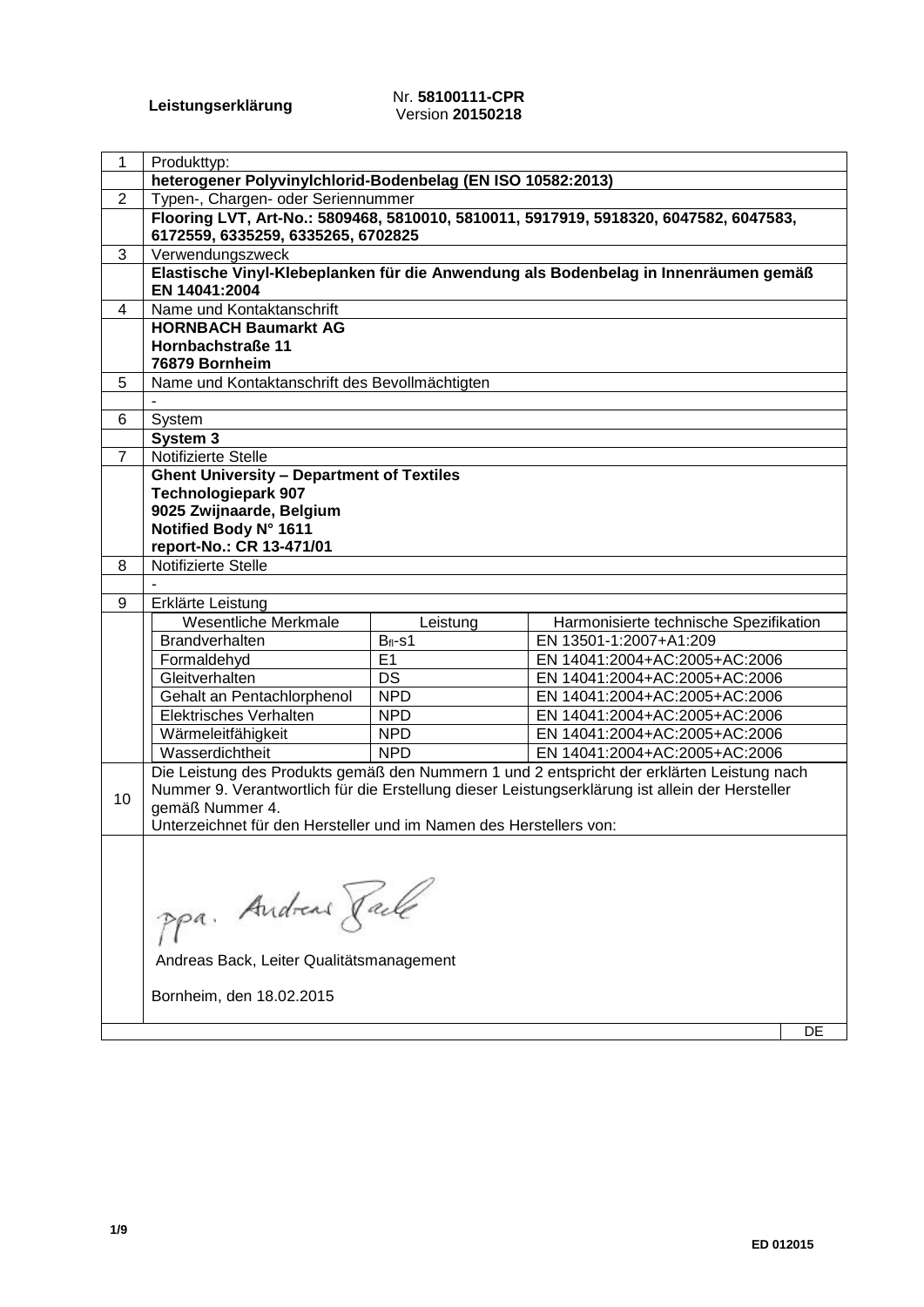# Version **20150218**

| $\mathbf{1}$   | Unique identification code of the product-type:                                                      |                    |                                                                                                        |    |
|----------------|------------------------------------------------------------------------------------------------------|--------------------|--------------------------------------------------------------------------------------------------------|----|
|                | Heterogeneous polyvinyl chloride floor covering (EN ISO 10582:2013)                                  |                    |                                                                                                        |    |
| $\overline{2}$ | Type number                                                                                          |                    |                                                                                                        |    |
|                | 6172559, 6335259, 6335265, 6702825                                                                   |                    | Flooring LVT, Art-No.: 5809468, 5810010, 5810011, 5917919, 5918320, 6047582, 6047583,                  |    |
| 3              | Intended use                                                                                         |                    |                                                                                                        |    |
|                | Elastic, self-adhesive vinyl planks for covering interior floors in accordance with EN<br>14041:2004 |                    |                                                                                                        |    |
| 4              | Name and contact address                                                                             |                    |                                                                                                        |    |
|                | <b>HORNBACH Baumarkt AG</b>                                                                          |                    |                                                                                                        |    |
|                | Hornbachstraße 11                                                                                    |                    |                                                                                                        |    |
|                | 76879 Bornheim                                                                                       |                    |                                                                                                        |    |
| 5              | Name and contact address of the authorised representative                                            |                    |                                                                                                        |    |
|                |                                                                                                      |                    |                                                                                                        |    |
| 6              | System                                                                                               |                    |                                                                                                        |    |
|                | System 3                                                                                             |                    |                                                                                                        |    |
| $\overline{7}$ | <b>Notified Body</b>                                                                                 |                    |                                                                                                        |    |
|                | <b>Ghent University - Department of Textiles</b>                                                     |                    |                                                                                                        |    |
|                | <b>Technologiepark 907</b>                                                                           |                    |                                                                                                        |    |
|                | 9025 Zwijnaarde, Belgium                                                                             |                    |                                                                                                        |    |
|                | Notified Body N° 1611                                                                                |                    |                                                                                                        |    |
|                | report-No.: CR 13-471/01                                                                             |                    |                                                                                                        |    |
| 8              | Notified Body                                                                                        |                    |                                                                                                        |    |
| 9              | <b>Declared Performance</b>                                                                          |                    |                                                                                                        |    |
|                |                                                                                                      |                    |                                                                                                        |    |
|                | <b>Essential characteristics</b><br>Reaction to fire                                                 | Performance        | Harmonized technical specification<br>EN 13501-1:2007+A1:209                                           |    |
|                | Formaldehyde                                                                                         | $B_{fl}$ -s1<br>E1 | EN 14041:2004+AC:2005+AC:2006                                                                          |    |
|                | Sliding performance                                                                                  | <b>DS</b>          | EN 14041:2004+AC:2005+AC:2006                                                                          |    |
|                | Concentration of                                                                                     | <b>NPD</b>         | EN 14041:2004+AC:2005+AC:2006                                                                          |    |
|                | pentachlorophenol                                                                                    |                    |                                                                                                        |    |
|                | <b>Electrical behaviour</b>                                                                          | <b>NPD</b>         | EN 14041:2004+AC:2005+AC:2006                                                                          |    |
|                | Thermal conductivity                                                                                 | <b>NPD</b>         | EN 14041:2004+AC:2005+AC:2006                                                                          |    |
|                | Water tightness                                                                                      | <b>NPD</b>         | EN 14041:2004+AC:2005+AC:2006                                                                          |    |
|                |                                                                                                      |                    | The performance of the product identified in points 1 and 2 is in conformity with the declared         |    |
|                | performance in point 9.                                                                              |                    |                                                                                                        |    |
| 10             |                                                                                                      |                    | This declaration of performance is issued under the sole responsibility of the manufacturer identified |    |
|                | in point 4.                                                                                          |                    |                                                                                                        |    |
|                | Signed for and on behalf of the manufacturer by:                                                     |                    |                                                                                                        |    |
|                |                                                                                                      |                    |                                                                                                        |    |
|                |                                                                                                      |                    |                                                                                                        |    |
|                |                                                                                                      |                    |                                                                                                        |    |
|                |                                                                                                      |                    |                                                                                                        |    |
|                | ppa. Andreas Rack                                                                                    |                    |                                                                                                        |    |
|                |                                                                                                      |                    |                                                                                                        |    |
|                | Andreas Back, Head of Quality assurance and environmental issues                                     |                    |                                                                                                        |    |
|                | Bornheim, 18.02.2015                                                                                 |                    |                                                                                                        |    |
|                |                                                                                                      |                    |                                                                                                        |    |
|                |                                                                                                      |                    |                                                                                                        | EN |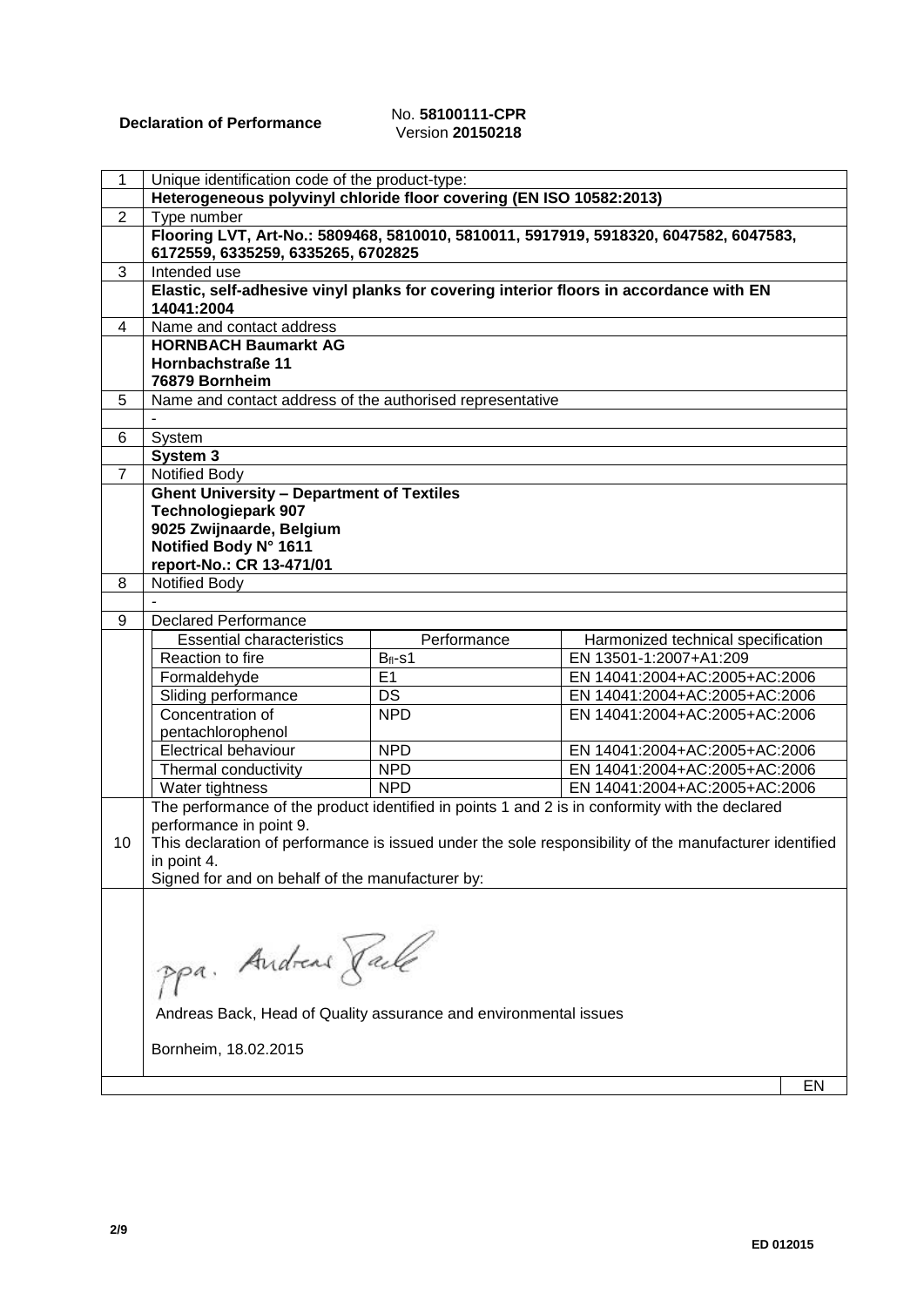## **Déclaration de performance** N° **58100111-CPR** Version **20150218**

| 1              | Code d'identification clair du type de produit :                               |                 |                                                                                                      |    |
|----------------|--------------------------------------------------------------------------------|-----------------|------------------------------------------------------------------------------------------------------|----|
|                | Revêtement de sol hétérogène de chlorure de polyvinyle (EN ISO 10582:2013)     |                 |                                                                                                      |    |
| $\overline{2}$ | Numéro de type, de lot ou de série                                             |                 |                                                                                                      |    |
|                | 6172559, 6335259, 6335265, 6702825                                             |                 | Flooring LVT, Art-No.: 5809468, 5810010, 5810011, 5917919, 5918320, 6047582, 6047583,                |    |
| 3              | Utilisation prévue                                                             |                 |                                                                                                      |    |
|                |                                                                                |                 | Planches élastiques adhésives en vinyle pour l'utilisation comme revêtement de sol à                 |    |
|                | l'intérieur, selon EN 14041:2004                                               |                 |                                                                                                      |    |
| 4              | Nom et coordonnées                                                             |                 |                                                                                                      |    |
|                | <b>HORNBACH Baumarkt AG</b>                                                    |                 |                                                                                                      |    |
|                | Hornbachstraße 11                                                              |                 |                                                                                                      |    |
|                | 76879 Bornheim                                                                 |                 |                                                                                                      |    |
| 5              | Nom et coordonnées de l'agent                                                  |                 |                                                                                                      |    |
|                |                                                                                |                 |                                                                                                      |    |
| 6              | Système                                                                        |                 |                                                                                                      |    |
|                | Système 3                                                                      |                 |                                                                                                      |    |
| $\overline{7}$ | Institut notifié                                                               |                 |                                                                                                      |    |
|                | <b>Ghent University - Department of Textiles</b><br><b>Technologiepark 907</b> |                 |                                                                                                      |    |
|                | 9025 Zwijnaarde, Belgium                                                       |                 |                                                                                                      |    |
|                | Notified Body N° 1611                                                          |                 |                                                                                                      |    |
|                | report-No.: CR 13-471/01                                                       |                 |                                                                                                      |    |
| 8              | Institut notifié                                                               |                 |                                                                                                      |    |
|                |                                                                                |                 |                                                                                                      |    |
| 9              | Performance déclarée                                                           |                 |                                                                                                      |    |
|                | Caractéristiques essentielles                                                  | Performance     | Spécifications techniques harmonisées                                                                |    |
|                | Comportement au feu                                                            | $Bfl-s1$        | EN 13501-1:2007+A1:209                                                                               |    |
|                | Formaldéhyde                                                                   | E1              | EN 14041:2004+AC:2005+AC:2006                                                                        |    |
|                | Comportement au                                                                | $\overline{DS}$ | EN 14041:2004+AC:2005+AC:2006                                                                        |    |
|                | glissement                                                                     |                 |                                                                                                      |    |
|                | Teneur en pentachlorphénol                                                     | <b>NPD</b>      | EN 14041:2004+AC:2005+AC:2006                                                                        |    |
|                | Comportement électrique                                                        | <b>NPD</b>      | EN 14041:2004+AC:2005+AC:2006                                                                        |    |
|                | Conductibilité thermique                                                       | <b>NPD</b>      | EN 14041:2004+AC:2005+AC:2006                                                                        |    |
|                | Etanchéité à l'eau                                                             | <b>NPD</b>      | EN 14041:2004+AC:2005+AC:2006                                                                        |    |
|                |                                                                                |                 | La performance du produit identifié aux points 1 et 2 correspond à la performance déclarée au point  |    |
| 10             |                                                                                |                 | 9. Seul le fabricant identifié au point 4 est responsable de l'établissement de cette déclaration de |    |
|                | performance.                                                                   |                 |                                                                                                      |    |
|                | Signé pour le fabricant et au nom du fabricant de :                            |                 |                                                                                                      |    |
|                |                                                                                |                 |                                                                                                      |    |
|                |                                                                                |                 |                                                                                                      |    |
|                |                                                                                |                 |                                                                                                      |    |
|                | ppa. Andreas Rache                                                             |                 |                                                                                                      |    |
|                |                                                                                |                 |                                                                                                      |    |
|                |                                                                                |                 |                                                                                                      |    |
|                | Andreas Back, Directeur Management de la qualité                               |                 |                                                                                                      |    |
|                | Bornheim, le 18.02.2015                                                        |                 |                                                                                                      |    |
|                |                                                                                |                 |                                                                                                      |    |
|                |                                                                                |                 |                                                                                                      | FR |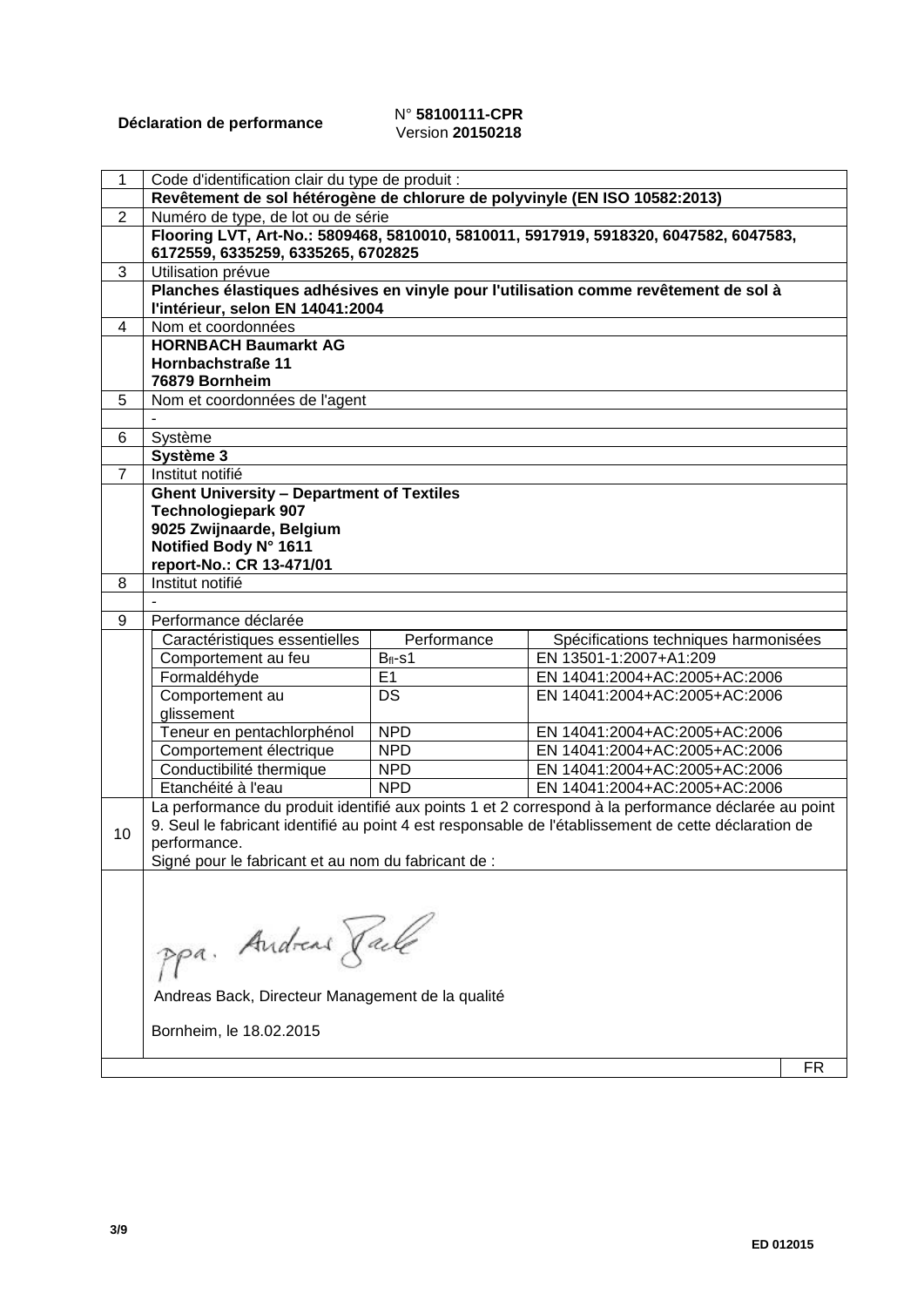#### **Dichiarazione di prestazione** N. **58100111-CPR** Versione **20150218**

| Codice di identificazione univoco del tipo di prodotto:<br>1<br>Rivestimento per pavimenti eterogeneo in polivinilcloruro (EN ISO 10582:2013)<br>Numero di tipo, lotto o serie<br>2<br>Flooring LVT, Art-No.: 5809468, 5810010, 5810011, 5917919, 5918320, 6047582, 6047583,<br>6172559, 6335259, 6335265, 6702825<br>Scopo di utilizzo<br>3<br>Tavole adesive viniliche elastiche per l'applicazione come rivestimento per pavimenti in<br>ambienti interni, conformemente a EN 14041:2004<br>Nome e indirizzo di contatto<br>4<br><b>HORNBACH Baumarkt AG</b><br>Hornbachstraße 11<br>76879 Bornheim<br>5<br>Nome e indirizzo del procuratore<br>Sistema<br>6<br>Sistema 3<br>$\overline{7}$<br>Organismo notificato<br><b>Ghent University - Department of Textiles</b><br><b>Technologiepark 907</b><br>9025 Zwijnaarde, Belgium<br>Notified Body N° 1611<br>report-No.: CR 13-471/01<br>Organismo notificato<br>8<br>Prestazione dichiarata<br>9<br>Caratteristiche essenziali<br>Prestazioni<br>Specifiche tecniche armonizzate<br>EN 13501-1:2007+A1:209<br>Comportamento alla<br>$Bf1-S1$<br>combustione<br>E1<br>Formaldeide<br>EN 14041:2004+AC:2005+AC:2006<br>DS<br>EN 14041:2004+AC:2005+AC:2006<br>Comportamento in<br>scivolamento<br>Tenore di pentaclorofenolo<br><b>NPD</b><br>EN 14041:2004+AC:2005+AC:2006<br>EN 14041:2004+AC:2005+AC:2006<br><b>NPD</b><br>Comportamento elettrico<br>Conducibilità termica<br>EN 14041:2004+AC:2005+AC:2006<br><b>NPD</b><br>Impermeabilità<br><b>NPD</b><br>EN 14041:2004+AC:2005+AC:2006<br>La prestazione del prodotto conformemente ai numeri 1 e 2 corrisponde alla prestazione dichiarata<br>conformemente al numero 9. Responsabile della redazione della presente dichiarazione è solo il<br>10<br>fabbricante conformemente al numero 4.<br>Firmato in nome e per conto del fabbricante da: |
|-------------------------------------------------------------------------------------------------------------------------------------------------------------------------------------------------------------------------------------------------------------------------------------------------------------------------------------------------------------------------------------------------------------------------------------------------------------------------------------------------------------------------------------------------------------------------------------------------------------------------------------------------------------------------------------------------------------------------------------------------------------------------------------------------------------------------------------------------------------------------------------------------------------------------------------------------------------------------------------------------------------------------------------------------------------------------------------------------------------------------------------------------------------------------------------------------------------------------------------------------------------------------------------------------------------------------------------------------------------------------------------------------------------------------------------------------------------------------------------------------------------------------------------------------------------------------------------------------------------------------------------------------------------------------------------------------------------------------------------------------------------------------------------------------------------------------------------------------------------|
|                                                                                                                                                                                                                                                                                                                                                                                                                                                                                                                                                                                                                                                                                                                                                                                                                                                                                                                                                                                                                                                                                                                                                                                                                                                                                                                                                                                                                                                                                                                                                                                                                                                                                                                                                                                                                                                             |
|                                                                                                                                                                                                                                                                                                                                                                                                                                                                                                                                                                                                                                                                                                                                                                                                                                                                                                                                                                                                                                                                                                                                                                                                                                                                                                                                                                                                                                                                                                                                                                                                                                                                                                                                                                                                                                                             |
|                                                                                                                                                                                                                                                                                                                                                                                                                                                                                                                                                                                                                                                                                                                                                                                                                                                                                                                                                                                                                                                                                                                                                                                                                                                                                                                                                                                                                                                                                                                                                                                                                                                                                                                                                                                                                                                             |
|                                                                                                                                                                                                                                                                                                                                                                                                                                                                                                                                                                                                                                                                                                                                                                                                                                                                                                                                                                                                                                                                                                                                                                                                                                                                                                                                                                                                                                                                                                                                                                                                                                                                                                                                                                                                                                                             |
|                                                                                                                                                                                                                                                                                                                                                                                                                                                                                                                                                                                                                                                                                                                                                                                                                                                                                                                                                                                                                                                                                                                                                                                                                                                                                                                                                                                                                                                                                                                                                                                                                                                                                                                                                                                                                                                             |
|                                                                                                                                                                                                                                                                                                                                                                                                                                                                                                                                                                                                                                                                                                                                                                                                                                                                                                                                                                                                                                                                                                                                                                                                                                                                                                                                                                                                                                                                                                                                                                                                                                                                                                                                                                                                                                                             |
|                                                                                                                                                                                                                                                                                                                                                                                                                                                                                                                                                                                                                                                                                                                                                                                                                                                                                                                                                                                                                                                                                                                                                                                                                                                                                                                                                                                                                                                                                                                                                                                                                                                                                                                                                                                                                                                             |
|                                                                                                                                                                                                                                                                                                                                                                                                                                                                                                                                                                                                                                                                                                                                                                                                                                                                                                                                                                                                                                                                                                                                                                                                                                                                                                                                                                                                                                                                                                                                                                                                                                                                                                                                                                                                                                                             |
|                                                                                                                                                                                                                                                                                                                                                                                                                                                                                                                                                                                                                                                                                                                                                                                                                                                                                                                                                                                                                                                                                                                                                                                                                                                                                                                                                                                                                                                                                                                                                                                                                                                                                                                                                                                                                                                             |
|                                                                                                                                                                                                                                                                                                                                                                                                                                                                                                                                                                                                                                                                                                                                                                                                                                                                                                                                                                                                                                                                                                                                                                                                                                                                                                                                                                                                                                                                                                                                                                                                                                                                                                                                                                                                                                                             |
|                                                                                                                                                                                                                                                                                                                                                                                                                                                                                                                                                                                                                                                                                                                                                                                                                                                                                                                                                                                                                                                                                                                                                                                                                                                                                                                                                                                                                                                                                                                                                                                                                                                                                                                                                                                                                                                             |
|                                                                                                                                                                                                                                                                                                                                                                                                                                                                                                                                                                                                                                                                                                                                                                                                                                                                                                                                                                                                                                                                                                                                                                                                                                                                                                                                                                                                                                                                                                                                                                                                                                                                                                                                                                                                                                                             |
|                                                                                                                                                                                                                                                                                                                                                                                                                                                                                                                                                                                                                                                                                                                                                                                                                                                                                                                                                                                                                                                                                                                                                                                                                                                                                                                                                                                                                                                                                                                                                                                                                                                                                                                                                                                                                                                             |
|                                                                                                                                                                                                                                                                                                                                                                                                                                                                                                                                                                                                                                                                                                                                                                                                                                                                                                                                                                                                                                                                                                                                                                                                                                                                                                                                                                                                                                                                                                                                                                                                                                                                                                                                                                                                                                                             |
|                                                                                                                                                                                                                                                                                                                                                                                                                                                                                                                                                                                                                                                                                                                                                                                                                                                                                                                                                                                                                                                                                                                                                                                                                                                                                                                                                                                                                                                                                                                                                                                                                                                                                                                                                                                                                                                             |
|                                                                                                                                                                                                                                                                                                                                                                                                                                                                                                                                                                                                                                                                                                                                                                                                                                                                                                                                                                                                                                                                                                                                                                                                                                                                                                                                                                                                                                                                                                                                                                                                                                                                                                                                                                                                                                                             |
|                                                                                                                                                                                                                                                                                                                                                                                                                                                                                                                                                                                                                                                                                                                                                                                                                                                                                                                                                                                                                                                                                                                                                                                                                                                                                                                                                                                                                                                                                                                                                                                                                                                                                                                                                                                                                                                             |
|                                                                                                                                                                                                                                                                                                                                                                                                                                                                                                                                                                                                                                                                                                                                                                                                                                                                                                                                                                                                                                                                                                                                                                                                                                                                                                                                                                                                                                                                                                                                                                                                                                                                                                                                                                                                                                                             |
|                                                                                                                                                                                                                                                                                                                                                                                                                                                                                                                                                                                                                                                                                                                                                                                                                                                                                                                                                                                                                                                                                                                                                                                                                                                                                                                                                                                                                                                                                                                                                                                                                                                                                                                                                                                                                                                             |
|                                                                                                                                                                                                                                                                                                                                                                                                                                                                                                                                                                                                                                                                                                                                                                                                                                                                                                                                                                                                                                                                                                                                                                                                                                                                                                                                                                                                                                                                                                                                                                                                                                                                                                                                                                                                                                                             |
|                                                                                                                                                                                                                                                                                                                                                                                                                                                                                                                                                                                                                                                                                                                                                                                                                                                                                                                                                                                                                                                                                                                                                                                                                                                                                                                                                                                                                                                                                                                                                                                                                                                                                                                                                                                                                                                             |
|                                                                                                                                                                                                                                                                                                                                                                                                                                                                                                                                                                                                                                                                                                                                                                                                                                                                                                                                                                                                                                                                                                                                                                                                                                                                                                                                                                                                                                                                                                                                                                                                                                                                                                                                                                                                                                                             |
|                                                                                                                                                                                                                                                                                                                                                                                                                                                                                                                                                                                                                                                                                                                                                                                                                                                                                                                                                                                                                                                                                                                                                                                                                                                                                                                                                                                                                                                                                                                                                                                                                                                                                                                                                                                                                                                             |
|                                                                                                                                                                                                                                                                                                                                                                                                                                                                                                                                                                                                                                                                                                                                                                                                                                                                                                                                                                                                                                                                                                                                                                                                                                                                                                                                                                                                                                                                                                                                                                                                                                                                                                                                                                                                                                                             |
|                                                                                                                                                                                                                                                                                                                                                                                                                                                                                                                                                                                                                                                                                                                                                                                                                                                                                                                                                                                                                                                                                                                                                                                                                                                                                                                                                                                                                                                                                                                                                                                                                                                                                                                                                                                                                                                             |
|                                                                                                                                                                                                                                                                                                                                                                                                                                                                                                                                                                                                                                                                                                                                                                                                                                                                                                                                                                                                                                                                                                                                                                                                                                                                                                                                                                                                                                                                                                                                                                                                                                                                                                                                                                                                                                                             |
|                                                                                                                                                                                                                                                                                                                                                                                                                                                                                                                                                                                                                                                                                                                                                                                                                                                                                                                                                                                                                                                                                                                                                                                                                                                                                                                                                                                                                                                                                                                                                                                                                                                                                                                                                                                                                                                             |
|                                                                                                                                                                                                                                                                                                                                                                                                                                                                                                                                                                                                                                                                                                                                                                                                                                                                                                                                                                                                                                                                                                                                                                                                                                                                                                                                                                                                                                                                                                                                                                                                                                                                                                                                                                                                                                                             |
|                                                                                                                                                                                                                                                                                                                                                                                                                                                                                                                                                                                                                                                                                                                                                                                                                                                                                                                                                                                                                                                                                                                                                                                                                                                                                                                                                                                                                                                                                                                                                                                                                                                                                                                                                                                                                                                             |
|                                                                                                                                                                                                                                                                                                                                                                                                                                                                                                                                                                                                                                                                                                                                                                                                                                                                                                                                                                                                                                                                                                                                                                                                                                                                                                                                                                                                                                                                                                                                                                                                                                                                                                                                                                                                                                                             |
|                                                                                                                                                                                                                                                                                                                                                                                                                                                                                                                                                                                                                                                                                                                                                                                                                                                                                                                                                                                                                                                                                                                                                                                                                                                                                                                                                                                                                                                                                                                                                                                                                                                                                                                                                                                                                                                             |
|                                                                                                                                                                                                                                                                                                                                                                                                                                                                                                                                                                                                                                                                                                                                                                                                                                                                                                                                                                                                                                                                                                                                                                                                                                                                                                                                                                                                                                                                                                                                                                                                                                                                                                                                                                                                                                                             |
|                                                                                                                                                                                                                                                                                                                                                                                                                                                                                                                                                                                                                                                                                                                                                                                                                                                                                                                                                                                                                                                                                                                                                                                                                                                                                                                                                                                                                                                                                                                                                                                                                                                                                                                                                                                                                                                             |
|                                                                                                                                                                                                                                                                                                                                                                                                                                                                                                                                                                                                                                                                                                                                                                                                                                                                                                                                                                                                                                                                                                                                                                                                                                                                                                                                                                                                                                                                                                                                                                                                                                                                                                                                                                                                                                                             |
|                                                                                                                                                                                                                                                                                                                                                                                                                                                                                                                                                                                                                                                                                                                                                                                                                                                                                                                                                                                                                                                                                                                                                                                                                                                                                                                                                                                                                                                                                                                                                                                                                                                                                                                                                                                                                                                             |
|                                                                                                                                                                                                                                                                                                                                                                                                                                                                                                                                                                                                                                                                                                                                                                                                                                                                                                                                                                                                                                                                                                                                                                                                                                                                                                                                                                                                                                                                                                                                                                                                                                                                                                                                                                                                                                                             |
|                                                                                                                                                                                                                                                                                                                                                                                                                                                                                                                                                                                                                                                                                                                                                                                                                                                                                                                                                                                                                                                                                                                                                                                                                                                                                                                                                                                                                                                                                                                                                                                                                                                                                                                                                                                                                                                             |
|                                                                                                                                                                                                                                                                                                                                                                                                                                                                                                                                                                                                                                                                                                                                                                                                                                                                                                                                                                                                                                                                                                                                                                                                                                                                                                                                                                                                                                                                                                                                                                                                                                                                                                                                                                                                                                                             |
|                                                                                                                                                                                                                                                                                                                                                                                                                                                                                                                                                                                                                                                                                                                                                                                                                                                                                                                                                                                                                                                                                                                                                                                                                                                                                                                                                                                                                                                                                                                                                                                                                                                                                                                                                                                                                                                             |
|                                                                                                                                                                                                                                                                                                                                                                                                                                                                                                                                                                                                                                                                                                                                                                                                                                                                                                                                                                                                                                                                                                                                                                                                                                                                                                                                                                                                                                                                                                                                                                                                                                                                                                                                                                                                                                                             |
|                                                                                                                                                                                                                                                                                                                                                                                                                                                                                                                                                                                                                                                                                                                                                                                                                                                                                                                                                                                                                                                                                                                                                                                                                                                                                                                                                                                                                                                                                                                                                                                                                                                                                                                                                                                                                                                             |
|                                                                                                                                                                                                                                                                                                                                                                                                                                                                                                                                                                                                                                                                                                                                                                                                                                                                                                                                                                                                                                                                                                                                                                                                                                                                                                                                                                                                                                                                                                                                                                                                                                                                                                                                                                                                                                                             |
|                                                                                                                                                                                                                                                                                                                                                                                                                                                                                                                                                                                                                                                                                                                                                                                                                                                                                                                                                                                                                                                                                                                                                                                                                                                                                                                                                                                                                                                                                                                                                                                                                                                                                                                                                                                                                                                             |
| ppa. Andreas Jack                                                                                                                                                                                                                                                                                                                                                                                                                                                                                                                                                                                                                                                                                                                                                                                                                                                                                                                                                                                                                                                                                                                                                                                                                                                                                                                                                                                                                                                                                                                                                                                                                                                                                                                                                                                                                                           |
| Andreas Back (Responsabile Qualità)                                                                                                                                                                                                                                                                                                                                                                                                                                                                                                                                                                                                                                                                                                                                                                                                                                                                                                                                                                                                                                                                                                                                                                                                                                                                                                                                                                                                                                                                                                                                                                                                                                                                                                                                                                                                                         |
|                                                                                                                                                                                                                                                                                                                                                                                                                                                                                                                                                                                                                                                                                                                                                                                                                                                                                                                                                                                                                                                                                                                                                                                                                                                                                                                                                                                                                                                                                                                                                                                                                                                                                                                                                                                                                                                             |
| Bornheim, 18.02.2015                                                                                                                                                                                                                                                                                                                                                                                                                                                                                                                                                                                                                                                                                                                                                                                                                                                                                                                                                                                                                                                                                                                                                                                                                                                                                                                                                                                                                                                                                                                                                                                                                                                                                                                                                                                                                                        |
|                                                                                                                                                                                                                                                                                                                                                                                                                                                                                                                                                                                                                                                                                                                                                                                                                                                                                                                                                                                                                                                                                                                                                                                                                                                                                                                                                                                                                                                                                                                                                                                                                                                                                                                                                                                                                                                             |
|                                                                                                                                                                                                                                                                                                                                                                                                                                                                                                                                                                                                                                                                                                                                                                                                                                                                                                                                                                                                                                                                                                                                                                                                                                                                                                                                                                                                                                                                                                                                                                                                                                                                                                                                                                                                                                                             |
|                                                                                                                                                                                                                                                                                                                                                                                                                                                                                                                                                                                                                                                                                                                                                                                                                                                                                                                                                                                                                                                                                                                                                                                                                                                                                                                                                                                                                                                                                                                                                                                                                                                                                                                                                                                                                                                             |
|                                                                                                                                                                                                                                                                                                                                                                                                                                                                                                                                                                                                                                                                                                                                                                                                                                                                                                                                                                                                                                                                                                                                                                                                                                                                                                                                                                                                                                                                                                                                                                                                                                                                                                                                                                                                                                                             |
|                                                                                                                                                                                                                                                                                                                                                                                                                                                                                                                                                                                                                                                                                                                                                                                                                                                                                                                                                                                                                                                                                                                                                                                                                                                                                                                                                                                                                                                                                                                                                                                                                                                                                                                                                                                                                                                             |
|                                                                                                                                                                                                                                                                                                                                                                                                                                                                                                                                                                                                                                                                                                                                                                                                                                                                                                                                                                                                                                                                                                                                                                                                                                                                                                                                                                                                                                                                                                                                                                                                                                                                                                                                                                                                                                                             |
|                                                                                                                                                                                                                                                                                                                                                                                                                                                                                                                                                                                                                                                                                                                                                                                                                                                                                                                                                                                                                                                                                                                                                                                                                                                                                                                                                                                                                                                                                                                                                                                                                                                                                                                                                                                                                                                             |
|                                                                                                                                                                                                                                                                                                                                                                                                                                                                                                                                                                                                                                                                                                                                                                                                                                                                                                                                                                                                                                                                                                                                                                                                                                                                                                                                                                                                                                                                                                                                                                                                                                                                                                                                                                                                                                                             |
|                                                                                                                                                                                                                                                                                                                                                                                                                                                                                                                                                                                                                                                                                                                                                                                                                                                                                                                                                                                                                                                                                                                                                                                                                                                                                                                                                                                                                                                                                                                                                                                                                                                                                                                                                                                                                                                             |
|                                                                                                                                                                                                                                                                                                                                                                                                                                                                                                                                                                                                                                                                                                                                                                                                                                                                                                                                                                                                                                                                                                                                                                                                                                                                                                                                                                                                                                                                                                                                                                                                                                                                                                                                                                                                                                                             |
|                                                                                                                                                                                                                                                                                                                                                                                                                                                                                                                                                                                                                                                                                                                                                                                                                                                                                                                                                                                                                                                                                                                                                                                                                                                                                                                                                                                                                                                                                                                                                                                                                                                                                                                                                                                                                                                             |
|                                                                                                                                                                                                                                                                                                                                                                                                                                                                                                                                                                                                                                                                                                                                                                                                                                                                                                                                                                                                                                                                                                                                                                                                                                                                                                                                                                                                                                                                                                                                                                                                                                                                                                                                                                                                                                                             |
|                                                                                                                                                                                                                                                                                                                                                                                                                                                                                                                                                                                                                                                                                                                                                                                                                                                                                                                                                                                                                                                                                                                                                                                                                                                                                                                                                                                                                                                                                                                                                                                                                                                                                                                                                                                                                                                             |
|                                                                                                                                                                                                                                                                                                                                                                                                                                                                                                                                                                                                                                                                                                                                                                                                                                                                                                                                                                                                                                                                                                                                                                                                                                                                                                                                                                                                                                                                                                                                                                                                                                                                                                                                                                                                                                                             |
|                                                                                                                                                                                                                                                                                                                                                                                                                                                                                                                                                                                                                                                                                                                                                                                                                                                                                                                                                                                                                                                                                                                                                                                                                                                                                                                                                                                                                                                                                                                                                                                                                                                                                                                                                                                                                                                             |
|                                                                                                                                                                                                                                                                                                                                                                                                                                                                                                                                                                                                                                                                                                                                                                                                                                                                                                                                                                                                                                                                                                                                                                                                                                                                                                                                                                                                                                                                                                                                                                                                                                                                                                                                                                                                                                                             |
|                                                                                                                                                                                                                                                                                                                                                                                                                                                                                                                                                                                                                                                                                                                                                                                                                                                                                                                                                                                                                                                                                                                                                                                                                                                                                                                                                                                                                                                                                                                                                                                                                                                                                                                                                                                                                                                             |
|                                                                                                                                                                                                                                                                                                                                                                                                                                                                                                                                                                                                                                                                                                                                                                                                                                                                                                                                                                                                                                                                                                                                                                                                                                                                                                                                                                                                                                                                                                                                                                                                                                                                                                                                                                                                                                                             |
|                                                                                                                                                                                                                                                                                                                                                                                                                                                                                                                                                                                                                                                                                                                                                                                                                                                                                                                                                                                                                                                                                                                                                                                                                                                                                                                                                                                                                                                                                                                                                                                                                                                                                                                                                                                                                                                             |
|                                                                                                                                                                                                                                                                                                                                                                                                                                                                                                                                                                                                                                                                                                                                                                                                                                                                                                                                                                                                                                                                                                                                                                                                                                                                                                                                                                                                                                                                                                                                                                                                                                                                                                                                                                                                                                                             |
|                                                                                                                                                                                                                                                                                                                                                                                                                                                                                                                                                                                                                                                                                                                                                                                                                                                                                                                                                                                                                                                                                                                                                                                                                                                                                                                                                                                                                                                                                                                                                                                                                                                                                                                                                                                                                                                             |
|                                                                                                                                                                                                                                                                                                                                                                                                                                                                                                                                                                                                                                                                                                                                                                                                                                                                                                                                                                                                                                                                                                                                                                                                                                                                                                                                                                                                                                                                                                                                                                                                                                                                                                                                                                                                                                                             |
|                                                                                                                                                                                                                                                                                                                                                                                                                                                                                                                                                                                                                                                                                                                                                                                                                                                                                                                                                                                                                                                                                                                                                                                                                                                                                                                                                                                                                                                                                                                                                                                                                                                                                                                                                                                                                                                             |
|                                                                                                                                                                                                                                                                                                                                                                                                                                                                                                                                                                                                                                                                                                                                                                                                                                                                                                                                                                                                                                                                                                                                                                                                                                                                                                                                                                                                                                                                                                                                                                                                                                                                                                                                                                                                                                                             |
|                                                                                                                                                                                                                                                                                                                                                                                                                                                                                                                                                                                                                                                                                                                                                                                                                                                                                                                                                                                                                                                                                                                                                                                                                                                                                                                                                                                                                                                                                                                                                                                                                                                                                                                                                                                                                                                             |
|                                                                                                                                                                                                                                                                                                                                                                                                                                                                                                                                                                                                                                                                                                                                                                                                                                                                                                                                                                                                                                                                                                                                                                                                                                                                                                                                                                                                                                                                                                                                                                                                                                                                                                                                                                                                                                                             |
|                                                                                                                                                                                                                                                                                                                                                                                                                                                                                                                                                                                                                                                                                                                                                                                                                                                                                                                                                                                                                                                                                                                                                                                                                                                                                                                                                                                                                                                                                                                                                                                                                                                                                                                                                                                                                                                             |
|                                                                                                                                                                                                                                                                                                                                                                                                                                                                                                                                                                                                                                                                                                                                                                                                                                                                                                                                                                                                                                                                                                                                                                                                                                                                                                                                                                                                                                                                                                                                                                                                                                                                                                                                                                                                                                                             |
|                                                                                                                                                                                                                                                                                                                                                                                                                                                                                                                                                                                                                                                                                                                                                                                                                                                                                                                                                                                                                                                                                                                                                                                                                                                                                                                                                                                                                                                                                                                                                                                                                                                                                                                                                                                                                                                             |
|                                                                                                                                                                                                                                                                                                                                                                                                                                                                                                                                                                                                                                                                                                                                                                                                                                                                                                                                                                                                                                                                                                                                                                                                                                                                                                                                                                                                                                                                                                                                                                                                                                                                                                                                                                                                                                                             |
|                                                                                                                                                                                                                                                                                                                                                                                                                                                                                                                                                                                                                                                                                                                                                                                                                                                                                                                                                                                                                                                                                                                                                                                                                                                                                                                                                                                                                                                                                                                                                                                                                                                                                                                                                                                                                                                             |
|                                                                                                                                                                                                                                                                                                                                                                                                                                                                                                                                                                                                                                                                                                                                                                                                                                                                                                                                                                                                                                                                                                                                                                                                                                                                                                                                                                                                                                                                                                                                                                                                                                                                                                                                                                                                                                                             |
|                                                                                                                                                                                                                                                                                                                                                                                                                                                                                                                                                                                                                                                                                                                                                                                                                                                                                                                                                                                                                                                                                                                                                                                                                                                                                                                                                                                                                                                                                                                                                                                                                                                                                                                                                                                                                                                             |
|                                                                                                                                                                                                                                                                                                                                                                                                                                                                                                                                                                                                                                                                                                                                                                                                                                                                                                                                                                                                                                                                                                                                                                                                                                                                                                                                                                                                                                                                                                                                                                                                                                                                                                                                                                                                                                                             |
|                                                                                                                                                                                                                                                                                                                                                                                                                                                                                                                                                                                                                                                                                                                                                                                                                                                                                                                                                                                                                                                                                                                                                                                                                                                                                                                                                                                                                                                                                                                                                                                                                                                                                                                                                                                                                                                             |
|                                                                                                                                                                                                                                                                                                                                                                                                                                                                                                                                                                                                                                                                                                                                                                                                                                                                                                                                                                                                                                                                                                                                                                                                                                                                                                                                                                                                                                                                                                                                                                                                                                                                                                                                                                                                                                                             |
|                                                                                                                                                                                                                                                                                                                                                                                                                                                                                                                                                                                                                                                                                                                                                                                                                                                                                                                                                                                                                                                                                                                                                                                                                                                                                                                                                                                                                                                                                                                                                                                                                                                                                                                                                                                                                                                             |
|                                                                                                                                                                                                                                                                                                                                                                                                                                                                                                                                                                                                                                                                                                                                                                                                                                                                                                                                                                                                                                                                                                                                                                                                                                                                                                                                                                                                                                                                                                                                                                                                                                                                                                                                                                                                                                                             |
|                                                                                                                                                                                                                                                                                                                                                                                                                                                                                                                                                                                                                                                                                                                                                                                                                                                                                                                                                                                                                                                                                                                                                                                                                                                                                                                                                                                                                                                                                                                                                                                                                                                                                                                                                                                                                                                             |
|                                                                                                                                                                                                                                                                                                                                                                                                                                                                                                                                                                                                                                                                                                                                                                                                                                                                                                                                                                                                                                                                                                                                                                                                                                                                                                                                                                                                                                                                                                                                                                                                                                                                                                                                                                                                                                                             |
|                                                                                                                                                                                                                                                                                                                                                                                                                                                                                                                                                                                                                                                                                                                                                                                                                                                                                                                                                                                                                                                                                                                                                                                                                                                                                                                                                                                                                                                                                                                                                                                                                                                                                                                                                                                                                                                             |
|                                                                                                                                                                                                                                                                                                                                                                                                                                                                                                                                                                                                                                                                                                                                                                                                                                                                                                                                                                                                                                                                                                                                                                                                                                                                                                                                                                                                                                                                                                                                                                                                                                                                                                                                                                                                                                                             |
|                                                                                                                                                                                                                                                                                                                                                                                                                                                                                                                                                                                                                                                                                                                                                                                                                                                                                                                                                                                                                                                                                                                                                                                                                                                                                                                                                                                                                                                                                                                                                                                                                                                                                                                                                                                                                                                             |
|                                                                                                                                                                                                                                                                                                                                                                                                                                                                                                                                                                                                                                                                                                                                                                                                                                                                                                                                                                                                                                                                                                                                                                                                                                                                                                                                                                                                                                                                                                                                                                                                                                                                                                                                                                                                                                                             |
|                                                                                                                                                                                                                                                                                                                                                                                                                                                                                                                                                                                                                                                                                                                                                                                                                                                                                                                                                                                                                                                                                                                                                                                                                                                                                                                                                                                                                                                                                                                                                                                                                                                                                                                                                                                                                                                             |
|                                                                                                                                                                                                                                                                                                                                                                                                                                                                                                                                                                                                                                                                                                                                                                                                                                                                                                                                                                                                                                                                                                                                                                                                                                                                                                                                                                                                                                                                                                                                                                                                                                                                                                                                                                                                                                                             |
|                                                                                                                                                                                                                                                                                                                                                                                                                                                                                                                                                                                                                                                                                                                                                                                                                                                                                                                                                                                                                                                                                                                                                                                                                                                                                                                                                                                                                                                                                                                                                                                                                                                                                                                                                                                                                                                             |
|                                                                                                                                                                                                                                                                                                                                                                                                                                                                                                                                                                                                                                                                                                                                                                                                                                                                                                                                                                                                                                                                                                                                                                                                                                                                                                                                                                                                                                                                                                                                                                                                                                                                                                                                                                                                                                                             |
|                                                                                                                                                                                                                                                                                                                                                                                                                                                                                                                                                                                                                                                                                                                                                                                                                                                                                                                                                                                                                                                                                                                                                                                                                                                                                                                                                                                                                                                                                                                                                                                                                                                                                                                                                                                                                                                             |
|                                                                                                                                                                                                                                                                                                                                                                                                                                                                                                                                                                                                                                                                                                                                                                                                                                                                                                                                                                                                                                                                                                                                                                                                                                                                                                                                                                                                                                                                                                                                                                                                                                                                                                                                                                                                                                                             |
|                                                                                                                                                                                                                                                                                                                                                                                                                                                                                                                                                                                                                                                                                                                                                                                                                                                                                                                                                                                                                                                                                                                                                                                                                                                                                                                                                                                                                                                                                                                                                                                                                                                                                                                                                                                                                                                             |
|                                                                                                                                                                                                                                                                                                                                                                                                                                                                                                                                                                                                                                                                                                                                                                                                                                                                                                                                                                                                                                                                                                                                                                                                                                                                                                                                                                                                                                                                                                                                                                                                                                                                                                                                                                                                                                                             |
|                                                                                                                                                                                                                                                                                                                                                                                                                                                                                                                                                                                                                                                                                                                                                                                                                                                                                                                                                                                                                                                                                                                                                                                                                                                                                                                                                                                                                                                                                                                                                                                                                                                                                                                                                                                                                                                             |
|                                                                                                                                                                                                                                                                                                                                                                                                                                                                                                                                                                                                                                                                                                                                                                                                                                                                                                                                                                                                                                                                                                                                                                                                                                                                                                                                                                                                                                                                                                                                                                                                                                                                                                                                                                                                                                                             |
|                                                                                                                                                                                                                                                                                                                                                                                                                                                                                                                                                                                                                                                                                                                                                                                                                                                                                                                                                                                                                                                                                                                                                                                                                                                                                                                                                                                                                                                                                                                                                                                                                                                                                                                                                                                                                                                             |
|                                                                                                                                                                                                                                                                                                                                                                                                                                                                                                                                                                                                                                                                                                                                                                                                                                                                                                                                                                                                                                                                                                                                                                                                                                                                                                                                                                                                                                                                                                                                                                                                                                                                                                                                                                                                                                                             |
|                                                                                                                                                                                                                                                                                                                                                                                                                                                                                                                                                                                                                                                                                                                                                                                                                                                                                                                                                                                                                                                                                                                                                                                                                                                                                                                                                                                                                                                                                                                                                                                                                                                                                                                                                                                                                                                             |
|                                                                                                                                                                                                                                                                                                                                                                                                                                                                                                                                                                                                                                                                                                                                                                                                                                                                                                                                                                                                                                                                                                                                                                                                                                                                                                                                                                                                                                                                                                                                                                                                                                                                                                                                                                                                                                                             |
|                                                                                                                                                                                                                                                                                                                                                                                                                                                                                                                                                                                                                                                                                                                                                                                                                                                                                                                                                                                                                                                                                                                                                                                                                                                                                                                                                                                                                                                                                                                                                                                                                                                                                                                                                                                                                                                             |
|                                                                                                                                                                                                                                                                                                                                                                                                                                                                                                                                                                                                                                                                                                                                                                                                                                                                                                                                                                                                                                                                                                                                                                                                                                                                                                                                                                                                                                                                                                                                                                                                                                                                                                                                                                                                                                                             |
|                                                                                                                                                                                                                                                                                                                                                                                                                                                                                                                                                                                                                                                                                                                                                                                                                                                                                                                                                                                                                                                                                                                                                                                                                                                                                                                                                                                                                                                                                                                                                                                                                                                                                                                                                                                                                                                             |
|                                                                                                                                                                                                                                                                                                                                                                                                                                                                                                                                                                                                                                                                                                                                                                                                                                                                                                                                                                                                                                                                                                                                                                                                                                                                                                                                                                                                                                                                                                                                                                                                                                                                                                                                                                                                                                                             |
|                                                                                                                                                                                                                                                                                                                                                                                                                                                                                                                                                                                                                                                                                                                                                                                                                                                                                                                                                                                                                                                                                                                                                                                                                                                                                                                                                                                                                                                                                                                                                                                                                                                                                                                                                                                                                                                             |
|                                                                                                                                                                                                                                                                                                                                                                                                                                                                                                                                                                                                                                                                                                                                                                                                                                                                                                                                                                                                                                                                                                                                                                                                                                                                                                                                                                                                                                                                                                                                                                                                                                                                                                                                                                                                                                                             |
|                                                                                                                                                                                                                                                                                                                                                                                                                                                                                                                                                                                                                                                                                                                                                                                                                                                                                                                                                                                                                                                                                                                                                                                                                                                                                                                                                                                                                                                                                                                                                                                                                                                                                                                                                                                                                                                             |
|                                                                                                                                                                                                                                                                                                                                                                                                                                                                                                                                                                                                                                                                                                                                                                                                                                                                                                                                                                                                                                                                                                                                                                                                                                                                                                                                                                                                                                                                                                                                                                                                                                                                                                                                                                                                                                                             |
|                                                                                                                                                                                                                                                                                                                                                                                                                                                                                                                                                                                                                                                                                                                                                                                                                                                                                                                                                                                                                                                                                                                                                                                                                                                                                                                                                                                                                                                                                                                                                                                                                                                                                                                                                                                                                                                             |
|                                                                                                                                                                                                                                                                                                                                                                                                                                                                                                                                                                                                                                                                                                                                                                                                                                                                                                                                                                                                                                                                                                                                                                                                                                                                                                                                                                                                                                                                                                                                                                                                                                                                                                                                                                                                                                                             |
|                                                                                                                                                                                                                                                                                                                                                                                                                                                                                                                                                                                                                                                                                                                                                                                                                                                                                                                                                                                                                                                                                                                                                                                                                                                                                                                                                                                                                                                                                                                                                                                                                                                                                                                                                                                                                                                             |
|                                                                                                                                                                                                                                                                                                                                                                                                                                                                                                                                                                                                                                                                                                                                                                                                                                                                                                                                                                                                                                                                                                                                                                                                                                                                                                                                                                                                                                                                                                                                                                                                                                                                                                                                                                                                                                                             |
|                                                                                                                                                                                                                                                                                                                                                                                                                                                                                                                                                                                                                                                                                                                                                                                                                                                                                                                                                                                                                                                                                                                                                                                                                                                                                                                                                                                                                                                                                                                                                                                                                                                                                                                                                                                                                                                             |
|                                                                                                                                                                                                                                                                                                                                                                                                                                                                                                                                                                                                                                                                                                                                                                                                                                                                                                                                                                                                                                                                                                                                                                                                                                                                                                                                                                                                                                                                                                                                                                                                                                                                                                                                                                                                                                                             |
|                                                                                                                                                                                                                                                                                                                                                                                                                                                                                                                                                                                                                                                                                                                                                                                                                                                                                                                                                                                                                                                                                                                                                                                                                                                                                                                                                                                                                                                                                                                                                                                                                                                                                                                                                                                                                                                             |
|                                                                                                                                                                                                                                                                                                                                                                                                                                                                                                                                                                                                                                                                                                                                                                                                                                                                                                                                                                                                                                                                                                                                                                                                                                                                                                                                                                                                                                                                                                                                                                                                                                                                                                                                                                                                                                                             |
|                                                                                                                                                                                                                                                                                                                                                                                                                                                                                                                                                                                                                                                                                                                                                                                                                                                                                                                                                                                                                                                                                                                                                                                                                                                                                                                                                                                                                                                                                                                                                                                                                                                                                                                                                                                                                                                             |
|                                                                                                                                                                                                                                                                                                                                                                                                                                                                                                                                                                                                                                                                                                                                                                                                                                                                                                                                                                                                                                                                                                                                                                                                                                                                                                                                                                                                                                                                                                                                                                                                                                                                                                                                                                                                                                                             |
|                                                                                                                                                                                                                                                                                                                                                                                                                                                                                                                                                                                                                                                                                                                                                                                                                                                                                                                                                                                                                                                                                                                                                                                                                                                                                                                                                                                                                                                                                                                                                                                                                                                                                                                                                                                                                                                             |
|                                                                                                                                                                                                                                                                                                                                                                                                                                                                                                                                                                                                                                                                                                                                                                                                                                                                                                                                                                                                                                                                                                                                                                                                                                                                                                                                                                                                                                                                                                                                                                                                                                                                                                                                                                                                                                                             |
|                                                                                                                                                                                                                                                                                                                                                                                                                                                                                                                                                                                                                                                                                                                                                                                                                                                                                                                                                                                                                                                                                                                                                                                                                                                                                                                                                                                                                                                                                                                                                                                                                                                                                                                                                                                                                                                             |
|                                                                                                                                                                                                                                                                                                                                                                                                                                                                                                                                                                                                                                                                                                                                                                                                                                                                                                                                                                                                                                                                                                                                                                                                                                                                                                                                                                                                                                                                                                                                                                                                                                                                                                                                                                                                                                                             |
|                                                                                                                                                                                                                                                                                                                                                                                                                                                                                                                                                                                                                                                                                                                                                                                                                                                                                                                                                                                                                                                                                                                                                                                                                                                                                                                                                                                                                                                                                                                                                                                                                                                                                                                                                                                                                                                             |
|                                                                                                                                                                                                                                                                                                                                                                                                                                                                                                                                                                                                                                                                                                                                                                                                                                                                                                                                                                                                                                                                                                                                                                                                                                                                                                                                                                                                                                                                                                                                                                                                                                                                                                                                                                                                                                                             |
|                                                                                                                                                                                                                                                                                                                                                                                                                                                                                                                                                                                                                                                                                                                                                                                                                                                                                                                                                                                                                                                                                                                                                                                                                                                                                                                                                                                                                                                                                                                                                                                                                                                                                                                                                                                                                                                             |
|                                                                                                                                                                                                                                                                                                                                                                                                                                                                                                                                                                                                                                                                                                                                                                                                                                                                                                                                                                                                                                                                                                                                                                                                                                                                                                                                                                                                                                                                                                                                                                                                                                                                                                                                                                                                                                                             |
|                                                                                                                                                                                                                                                                                                                                                                                                                                                                                                                                                                                                                                                                                                                                                                                                                                                                                                                                                                                                                                                                                                                                                                                                                                                                                                                                                                                                                                                                                                                                                                                                                                                                                                                                                                                                                                                             |
|                                                                                                                                                                                                                                                                                                                                                                                                                                                                                                                                                                                                                                                                                                                                                                                                                                                                                                                                                                                                                                                                                                                                                                                                                                                                                                                                                                                                                                                                                                                                                                                                                                                                                                                                                                                                                                                             |
|                                                                                                                                                                                                                                                                                                                                                                                                                                                                                                                                                                                                                                                                                                                                                                                                                                                                                                                                                                                                                                                                                                                                                                                                                                                                                                                                                                                                                                                                                                                                                                                                                                                                                                                                                                                                                                                             |
|                                                                                                                                                                                                                                                                                                                                                                                                                                                                                                                                                                                                                                                                                                                                                                                                                                                                                                                                                                                                                                                                                                                                                                                                                                                                                                                                                                                                                                                                                                                                                                                                                                                                                                                                                                                                                                                             |
|                                                                                                                                                                                                                                                                                                                                                                                                                                                                                                                                                                                                                                                                                                                                                                                                                                                                                                                                                                                                                                                                                                                                                                                                                                                                                                                                                                                                                                                                                                                                                                                                                                                                                                                                                                                                                                                             |
|                                                                                                                                                                                                                                                                                                                                                                                                                                                                                                                                                                                                                                                                                                                                                                                                                                                                                                                                                                                                                                                                                                                                                                                                                                                                                                                                                                                                                                                                                                                                                                                                                                                                                                                                                                                                                                                             |
|                                                                                                                                                                                                                                                                                                                                                                                                                                                                                                                                                                                                                                                                                                                                                                                                                                                                                                                                                                                                                                                                                                                                                                                                                                                                                                                                                                                                                                                                                                                                                                                                                                                                                                                                                                                                                                                             |
|                                                                                                                                                                                                                                                                                                                                                                                                                                                                                                                                                                                                                                                                                                                                                                                                                                                                                                                                                                                                                                                                                                                                                                                                                                                                                                                                                                                                                                                                                                                                                                                                                                                                                                                                                                                                                                                             |
|                                                                                                                                                                                                                                                                                                                                                                                                                                                                                                                                                                                                                                                                                                                                                                                                                                                                                                                                                                                                                                                                                                                                                                                                                                                                                                                                                                                                                                                                                                                                                                                                                                                                                                                                                                                                                                                             |
|                                                                                                                                                                                                                                                                                                                                                                                                                                                                                                                                                                                                                                                                                                                                                                                                                                                                                                                                                                                                                                                                                                                                                                                                                                                                                                                                                                                                                                                                                                                                                                                                                                                                                                                                                                                                                                                             |
|                                                                                                                                                                                                                                                                                                                                                                                                                                                                                                                                                                                                                                                                                                                                                                                                                                                                                                                                                                                                                                                                                                                                                                                                                                                                                                                                                                                                                                                                                                                                                                                                                                                                                                                                                                                                                                                             |
|                                                                                                                                                                                                                                                                                                                                                                                                                                                                                                                                                                                                                                                                                                                                                                                                                                                                                                                                                                                                                                                                                                                                                                                                                                                                                                                                                                                                                                                                                                                                                                                                                                                                                                                                                                                                                                                             |
|                                                                                                                                                                                                                                                                                                                                                                                                                                                                                                                                                                                                                                                                                                                                                                                                                                                                                                                                                                                                                                                                                                                                                                                                                                                                                                                                                                                                                                                                                                                                                                                                                                                                                                                                                                                                                                                             |
|                                                                                                                                                                                                                                                                                                                                                                                                                                                                                                                                                                                                                                                                                                                                                                                                                                                                                                                                                                                                                                                                                                                                                                                                                                                                                                                                                                                                                                                                                                                                                                                                                                                                                                                                                                                                                                                             |
|                                                                                                                                                                                                                                                                                                                                                                                                                                                                                                                                                                                                                                                                                                                                                                                                                                                                                                                                                                                                                                                                                                                                                                                                                                                                                                                                                                                                                                                                                                                                                                                                                                                                                                                                                                                                                                                             |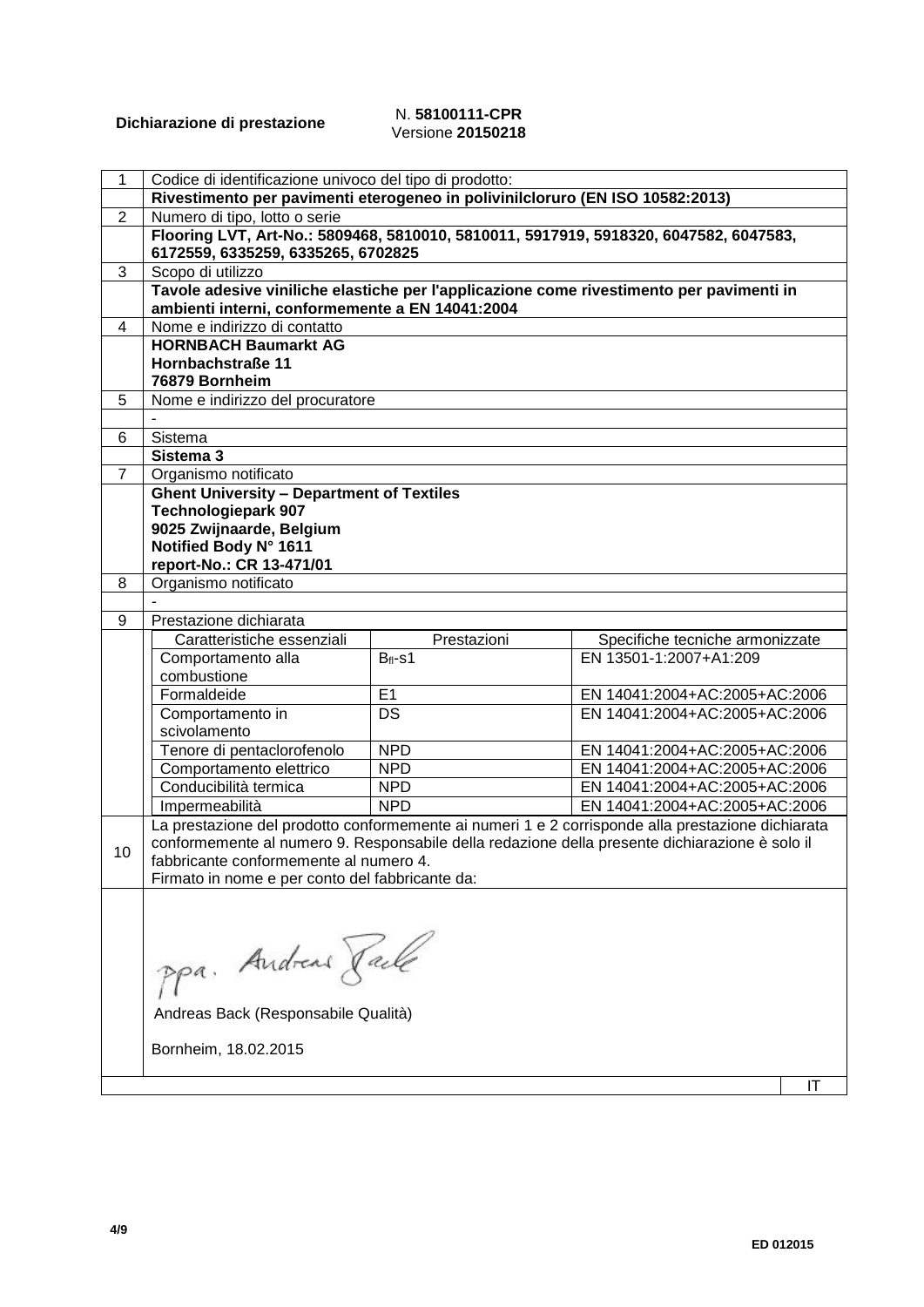#### **Prestatieverklaring** Nr. **58100111-CPR** Versie **20150218**

| 1              | Unieke identificatiecode van het producttype:                    |              |                                                                                                         |           |
|----------------|------------------------------------------------------------------|--------------|---------------------------------------------------------------------------------------------------------|-----------|
|                | heterogeen polyvinyl chloride vloerbedekking (EN ISO 10582:2013) |              |                                                                                                         |           |
| $\overline{2}$ | Type-, charge- of serienummer                                    |              |                                                                                                         |           |
|                |                                                                  |              | Flooring LVT, Art-No.: 5809468, 5810010, 5810011, 5917919, 5918320, 6047582, 6047583,                   |           |
|                | 6172559, 6335259, 6335265, 6702825                               |              |                                                                                                         |           |
| 3              | Gebruiksdoel                                                     |              |                                                                                                         |           |
|                |                                                                  |              | Elastische vinyl-kleefplanken voor toepassing als vloerbedekking in binnenruimtes conform               |           |
|                | EN 14041:2004                                                    |              |                                                                                                         |           |
| 4              | Naam en contactadres                                             |              |                                                                                                         |           |
|                | <b>HORNBACH Baumarkt AG</b>                                      |              |                                                                                                         |           |
|                | Hornbachstraße 11                                                |              |                                                                                                         |           |
|                | 76879 Bornheim                                                   |              |                                                                                                         |           |
| 5              | Naam en contactadres van de gemachtigde                          |              |                                                                                                         |           |
|                |                                                                  |              |                                                                                                         |           |
| 6              | Systeem                                                          |              |                                                                                                         |           |
|                | Systeem 3                                                        |              |                                                                                                         |           |
| 7              | Aangemelde instantie                                             |              |                                                                                                         |           |
|                | <b>Ghent University - Department of Textiles</b>                 |              |                                                                                                         |           |
|                | <b>Technologiepark 907</b><br>9025 Zwijnaarde, Belgium           |              |                                                                                                         |           |
|                | Notified Body N° 1611                                            |              |                                                                                                         |           |
|                | report-No.: CR 13-471/01                                         |              |                                                                                                         |           |
| 8              | Aangemelde instantie                                             |              |                                                                                                         |           |
|                |                                                                  |              |                                                                                                         |           |
| 9              | Aangegeven prestatie                                             |              |                                                                                                         |           |
|                | Essentiële kenmerken                                             | Vermogen     | Geharmoniseerde technische specificatie                                                                 |           |
|                | Brandgedrag                                                      | $B_{fl}$ -s1 | EN 13501-1:2007+A1:209                                                                                  |           |
|                | Formaldehyde                                                     | E1           | EN 14041:2004+AC:2005+AC:2006                                                                           |           |
|                | Glijgedrag                                                       | DS           | EN 14041:2004+AC:2005+AC:2006                                                                           |           |
|                | Gehalte aan pentachloorfenol                                     | <b>NPD</b>   | EN 14041:2004+AC:2005+AC:2006                                                                           |           |
|                | Elektrisch gedrag                                                | <b>NPD</b>   | EN 14041:2004+AC:2005+AC:2006                                                                           |           |
|                | Warmtegeleidingsvermogen                                         | <b>NPD</b>   | EN 14041:2004+AC:2005+AC:2006                                                                           |           |
|                | Waterdichtheid                                                   | <b>NPD</b>   | EN 14041:2004+AC:2005+AC:2006                                                                           |           |
|                |                                                                  |              | De prestatie van het product in punt 1 en 2 komt overeen met de aangegeven prestatie in punt 9.         |           |
| 10             |                                                                  |              | Verantwoordelijk voor het opstellen van deze prestatieverklaring is uitsluitend de fabrikant in punt 4. |           |
|                | Ondertekend voor de fabrikant en namens de fabrikant door:       |              |                                                                                                         |           |
|                |                                                                  |              |                                                                                                         |           |
|                |                                                                  |              |                                                                                                         |           |
|                |                                                                  |              |                                                                                                         |           |
|                | ppa. Andreas Rache                                               |              |                                                                                                         |           |
|                |                                                                  |              |                                                                                                         |           |
|                |                                                                  |              |                                                                                                         |           |
|                | Andreas Back, hoofd Kwaliteitsmanagement                         |              |                                                                                                         |           |
|                |                                                                  |              |                                                                                                         |           |
|                | Bornheim, 18.02.2015                                             |              |                                                                                                         |           |
|                |                                                                  |              |                                                                                                         | <b>NL</b> |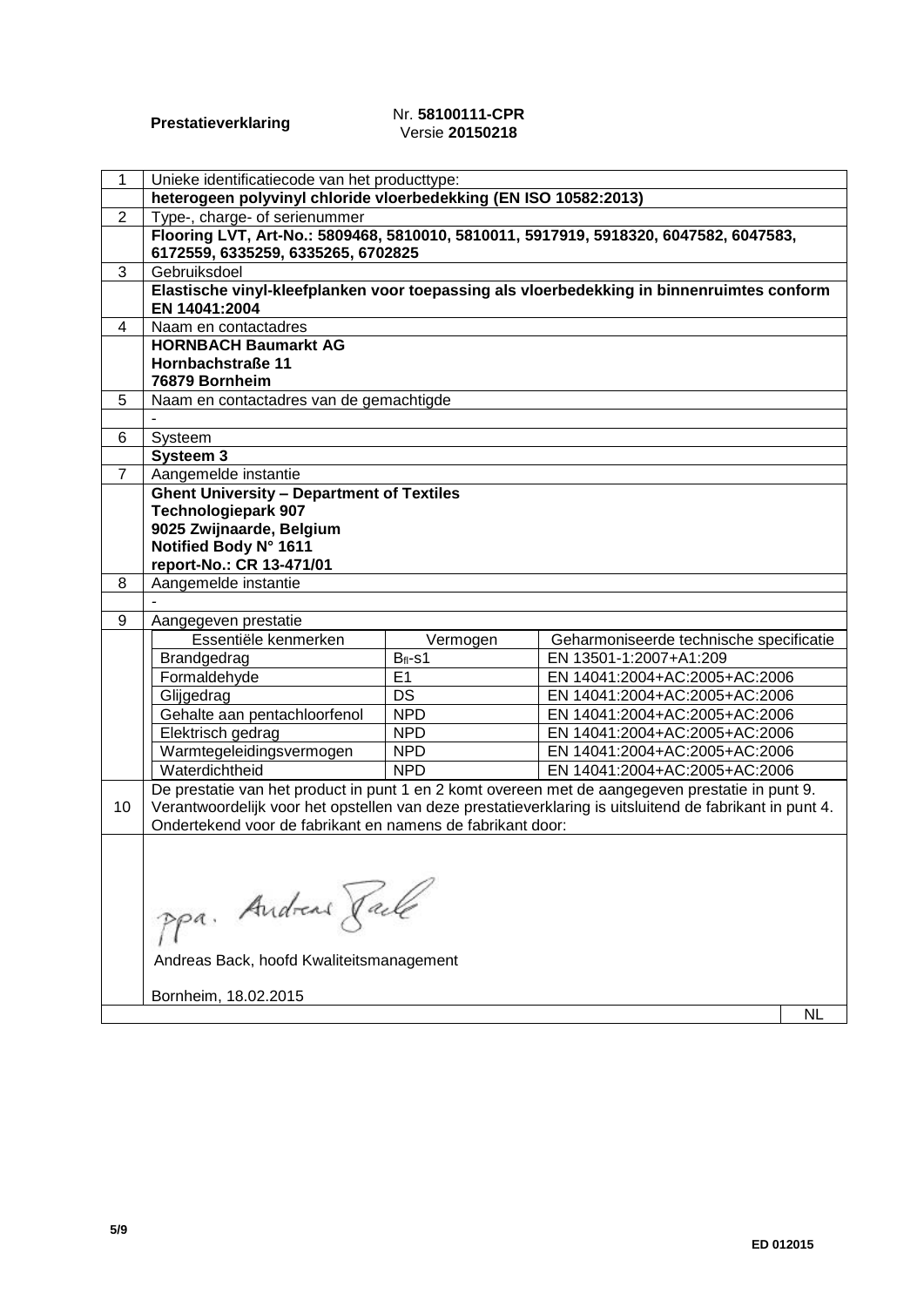#### **Prestandadeklaration** Nr **58100111-CPR** Version **20150218**

| 1              | Unik ID-kod för produkttyp:                                                               |              |                                    |    |
|----------------|-------------------------------------------------------------------------------------------|--------------|------------------------------------|----|
|                | heterogena polyvinylklorid-golvbeläggning (EN ISO 10582:2013)                             |              |                                    |    |
| $\overline{2}$ | Typ-, charge- eller serienummer                                                           |              |                                    |    |
|                | Flooring LVT, Art-No.: 5809468, 5810010, 5810011, 5917919, 5918320, 6047582, 6047583,     |              |                                    |    |
|                | 6172559, 6335259, 6335265, 6702825                                                        |              |                                    |    |
| 3              | Användningsändamål                                                                        |              |                                    |    |
|                | Elastiska självhäftande vinylplankor för användning som golvbeläggning inomhus enligt EN  |              |                                    |    |
|                | 14041:2004                                                                                |              |                                    |    |
| 4              | Namn och kontaktadress                                                                    |              |                                    |    |
|                | <b>HORNBACH Baumarkt AG</b>                                                               |              |                                    |    |
|                | Hornbachstraße 11<br>76879 Bornheim                                                       |              |                                    |    |
| 5              | Den befullmäktiges namn och kontaktadress                                                 |              |                                    |    |
|                |                                                                                           |              |                                    |    |
| 6              | System                                                                                    |              |                                    |    |
|                | System 3                                                                                  |              |                                    |    |
| 7              | Officiellt certifieringsorgan                                                             |              |                                    |    |
|                | <b>Ghent University - Department of Textiles</b>                                          |              |                                    |    |
|                | <b>Technologiepark 907</b>                                                                |              |                                    |    |
|                | 9025 Zwijnaarde, Belgium                                                                  |              |                                    |    |
|                | Notified Body N° 1611                                                                     |              |                                    |    |
|                | report-No.: CR 13-471/01                                                                  |              |                                    |    |
| 8              | Officiellt certifieringsorgan                                                             |              |                                    |    |
| 9              | Intygad prestanda                                                                         |              |                                    |    |
|                | Väsentliga kännetecken                                                                    | Prestanda    | Harmoniserad teknisk specifikation |    |
|                | Förhållningssätt vid brand                                                                | $B_{fl}$ -s1 | EN 13501-1:2007+A1:209             |    |
|                | Formaldehyd                                                                               | E1           | EN 14041:2004+AC:2005+AC:2006      |    |
|                | Glidbeteende                                                                              | DS           | EN 14041:2004+AC:2005+AC:2006      |    |
|                | Pentaklorfenolhalt                                                                        | <b>NPD</b>   | EN 14041:2004+AC:2005+AC:2006      |    |
|                | Elektriskt beteende                                                                       | <b>NPD</b>   | EN 14041:2004+AC:2005+AC:2006      |    |
|                | Värmeledningsförmåga                                                                      | <b>NPD</b>   | EN 14041:2004+AC:2005+AC:2006      |    |
|                | Vattentäthet                                                                              | <b>NPD</b>   | EN 14041:2004+AC:2005+AC:2006      |    |
|                | Produktens prestanda enligt nummer 1 och 2 motsvarar intygad prestanda enligt nummer 9.   |              |                                    |    |
| 10             | Tillverkaren är ensam ansvarig för sammanställningen av denna prestandadeklaration enligt |              |                                    |    |
|                | nummer 4.                                                                                 |              |                                    |    |
|                | Undertecknar för tillverkaren och tillverkarens namn:                                     |              |                                    |    |
|                |                                                                                           |              |                                    |    |
|                |                                                                                           |              |                                    |    |
|                |                                                                                           |              |                                    |    |
|                | ppa. Andreas Rache                                                                        |              |                                    |    |
|                |                                                                                           |              |                                    |    |
|                | Andreas Back, ledare för kvalitetsmanagement                                              |              |                                    |    |
|                |                                                                                           |              |                                    |    |
|                | Bornheim, 18.02.2015                                                                      |              |                                    |    |
|                |                                                                                           |              |                                    |    |
|                |                                                                                           |              |                                    | S٧ |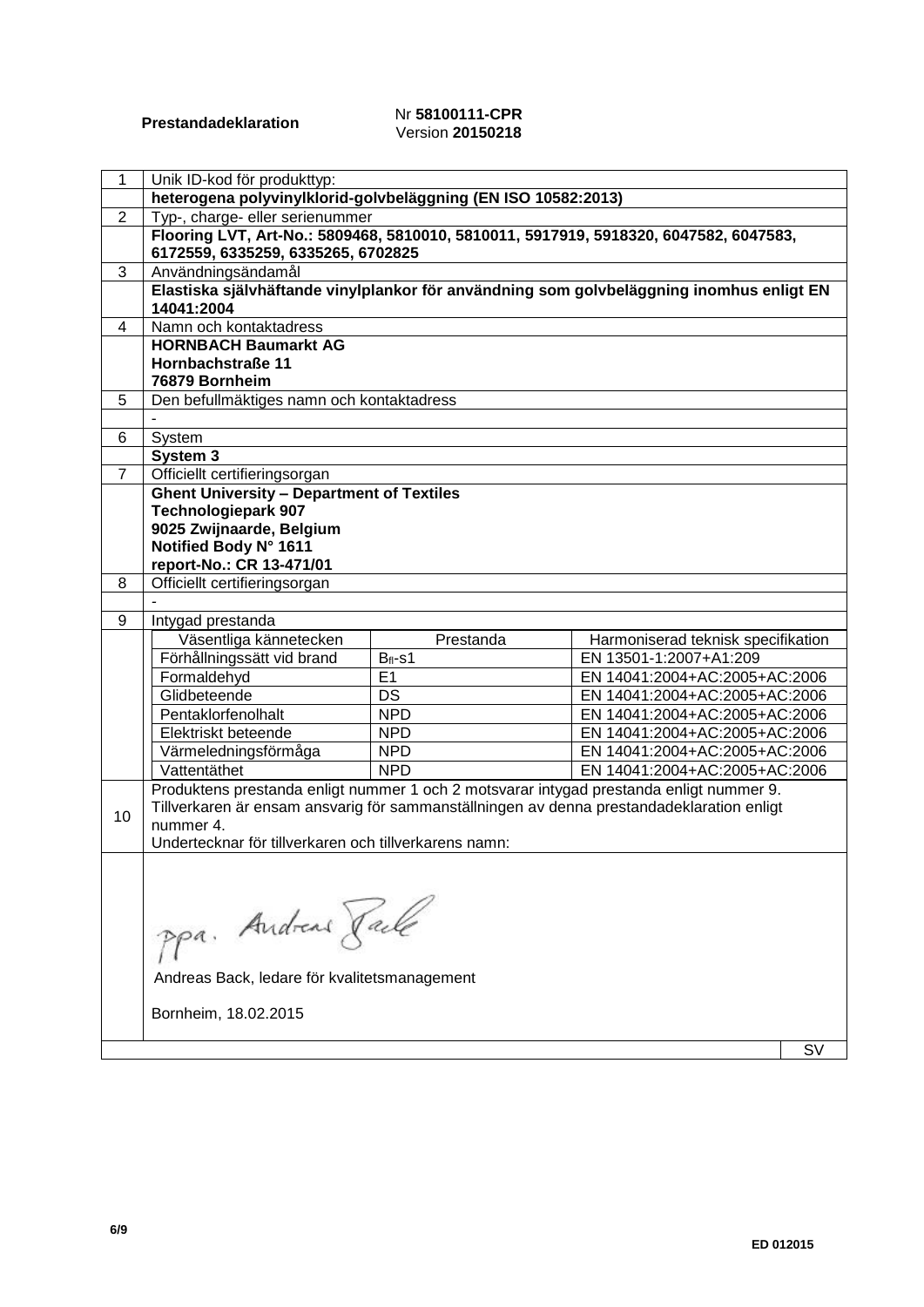# **Prohlášení o výkonu** č. **58100111-CPR** Verze **20150218**

| $\mathbf{1}$   | Jednoznačný identifikační kód typu výrobku:                                         |            |                                                                                               |    |
|----------------|-------------------------------------------------------------------------------------|------------|-----------------------------------------------------------------------------------------------|----|
|                | heterogenní polyvinylchloridová podlahová krytina (EN ISO 10582:2013)               |            |                                                                                               |    |
| $\overline{2}$ | Číslo typu, šarže nebo sériové číslo:                                               |            |                                                                                               |    |
|                | 6172559, 6335259, 6335265, 6702825                                                  |            | Flooring LVT, Art-No.: 5809468, 5810010, 5810011, 5917919, 5918320, 6047582, 6047583,         |    |
| 3              | Účel použití                                                                        |            |                                                                                               |    |
|                | Elastické vinylové nalepovací desky pro použití jako podlahová krytina ve vnitřních |            |                                                                                               |    |
|                | prostorách podle EN 14041:2004                                                      |            |                                                                                               |    |
| 4              | Jméno a kontaktní adresa:                                                           |            |                                                                                               |    |
|                | <b>HORNBACH Baumarkt AG</b>                                                         |            |                                                                                               |    |
|                | Hornbachstraße 11                                                                   |            |                                                                                               |    |
|                | 76879 Bornheim                                                                      |            |                                                                                               |    |
| 5              | Jméno a kontaktní adresa zplnomocněné osoby                                         |            |                                                                                               |    |
|                |                                                                                     |            |                                                                                               |    |
| 6              | Systém                                                                              |            |                                                                                               |    |
|                | Systém 3                                                                            |            |                                                                                               |    |
| $\overline{7}$ | Notifikované místo:                                                                 |            |                                                                                               |    |
|                | <b>Ghent University - Department of Textiles</b>                                    |            |                                                                                               |    |
|                | <b>Technologiepark 907</b>                                                          |            |                                                                                               |    |
|                | 9025 Zwijnaarde, Belgium                                                            |            |                                                                                               |    |
|                | Notified Body N° 1611                                                               |            |                                                                                               |    |
|                | report-No.: CR 13-471/01                                                            |            |                                                                                               |    |
| 8              | Notifikované místo:                                                                 |            |                                                                                               |    |
|                |                                                                                     |            |                                                                                               |    |
| 9              | Prohlášený výkon                                                                    |            |                                                                                               |    |
|                | Podstatné vlastnosti                                                                | Výkon      | Harmonizovaná technická                                                                       |    |
|                |                                                                                     |            | specifikace                                                                                   |    |
|                | Požární vlastnosti                                                                  | $Bfl-s1$   | EN 13501-1:2007+A1:209                                                                        |    |
|                | Formaldehyd                                                                         | E1         | EN 14041:2004+AC:2005+AC:2006                                                                 |    |
|                | Klouzavost                                                                          | <b>DS</b>  | EN 14041:2004+AC:2005+AC:2006                                                                 |    |
|                | Pentachlorfenol                                                                     | <b>NPD</b> | EN 14041:2004+AC:2005+AC:2006                                                                 |    |
|                | Elektrické vlastnosti                                                               | <b>NPD</b> | EN 14041:2004+AC:2005+AC:2006                                                                 |    |
|                | Součinitel tepelné vodivosti                                                        | <b>NPD</b> | EN 14041:2004+AC:2005+AC:2006                                                                 |    |
|                | Vodotěsnost                                                                         | <b>NPD</b> | EN 14041:2004+AC:2005+AC:2006                                                                 |    |
|                |                                                                                     |            | Výkon výrobku podle čísel 1 a 2 odpovídá prohlášenému výkonu dle čísla 9. Za vytvoření tohoto |    |
| 10             | prohlášení o výkonu je odpovědný pouze výrobce sám dle čísla 4.                     |            |                                                                                               |    |
|                | Podepsal za výrobce a ve jménu výrobce:                                             |            |                                                                                               |    |
|                |                                                                                     |            |                                                                                               |    |
|                |                                                                                     |            |                                                                                               |    |
|                | ppa. Andreas Rack                                                                   |            |                                                                                               |    |
|                |                                                                                     |            |                                                                                               |    |
|                |                                                                                     |            |                                                                                               |    |
|                |                                                                                     |            |                                                                                               |    |
|                | Andreas Back, vedoucí oddělení kvality                                              |            |                                                                                               |    |
|                |                                                                                     |            |                                                                                               |    |
|                | Bornheim, 18.02.2015                                                                |            |                                                                                               |    |
|                |                                                                                     |            |                                                                                               |    |
|                |                                                                                     |            |                                                                                               | CZ |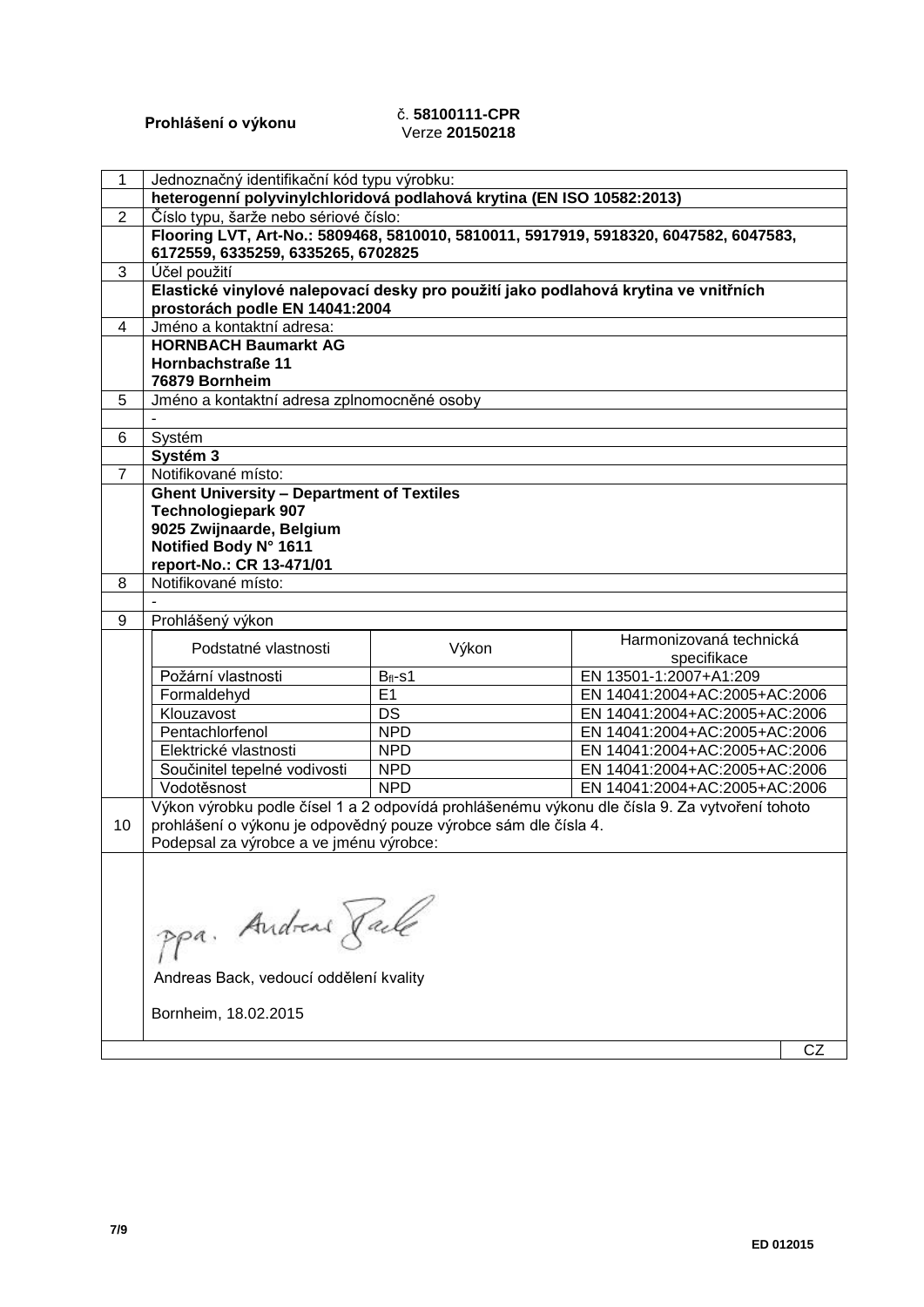# **Deklarácia o vlastnostiach** Č. **58100111-CPR** Verzia **20150218**

| 1              | Jednoznačný identifikačný kód typu výrobku:                                          |            |                                                                                              |
|----------------|--------------------------------------------------------------------------------------|------------|----------------------------------------------------------------------------------------------|
|                | heterogénne polyvinylchloridová podlahová krytina (EN ISO 10582:2013)                |            |                                                                                              |
| $\overline{2}$ | Číslo typu, šarže alebo sériové číslo                                                |            |                                                                                              |
|                | 6172559, 6335259, 6335265, 6702825                                                   |            | Flooring LVT, Art-No.: 5809468, 5810010, 5810011, 5917919, 5918320, 6047582, 6047583,        |
| 3              | Účel použitia                                                                        |            |                                                                                              |
|                |                                                                                      |            | Elastické vinylové lepiace lišty na používanie ako podlahová krytina v interiéroch podľa EN  |
|                | 14041:2004                                                                           |            |                                                                                              |
| 4              | Meno a kontaktná adresa                                                              |            |                                                                                              |
|                | <b>HORNBACH Baumarkt AG</b>                                                          |            |                                                                                              |
|                | Hornbachstraße 11                                                                    |            |                                                                                              |
|                | 76879 Bornheim                                                                       |            |                                                                                              |
| 5              | Meno a kontaktná adresa splnomocnenej osoby                                          |            |                                                                                              |
|                |                                                                                      |            |                                                                                              |
| 6              | Systém                                                                               |            |                                                                                              |
|                | Systém 3                                                                             |            |                                                                                              |
| $\overline{7}$ | Notifikačné miesto                                                                   |            |                                                                                              |
|                | <b>Ghent University - Department of Textiles</b>                                     |            |                                                                                              |
|                | <b>Technologiepark 907</b>                                                           |            |                                                                                              |
|                | 9025 Zwijnaarde, Belgium                                                             |            |                                                                                              |
|                | Notified Body N° 1611<br>report-No.: CR 13-471/01                                    |            |                                                                                              |
| 8              | Notifikačné miesto                                                                   |            |                                                                                              |
|                |                                                                                      |            |                                                                                              |
| 9              | Deklarované vlastnosti                                                               |            |                                                                                              |
|                | Podstatné znaky                                                                      | Výkon      | Harmonizované technické špecifikácie                                                         |
|                | Správanie sa pri požiari                                                             | $Bfl-s1$   | EN 13501-1:2007+A1:209                                                                       |
|                | Formaldehyd                                                                          | E1         | EN 14041:2004+AC:2005+AC:2006                                                                |
|                | Klzné vlastnosti                                                                     | <b>DS</b>  | EN 14041:2004+AC:2005+AC:2006                                                                |
|                | Obsah pentachlórfenolu                                                               | <b>NPD</b> | EN 14041:2004+AC:2005+AC:2006                                                                |
|                | Elektrické vlastnosti                                                                | <b>NPD</b> | EN 14041:2004+AC:2005+AC:2006                                                                |
|                | Tepelná vodivosť                                                                     | <b>NPD</b> | EN 14041:2004+AC:2005+AC:2006                                                                |
|                | Nepremokavosť                                                                        | <b>NPD</b> | EN 14041:2004+AC:2005+AC:2006                                                                |
|                | Výkon produktu podľa čísiel 1 a 2 zodpovedá deklarovaným vlastnostiam podľa čísla 9. |            |                                                                                              |
| 10             |                                                                                      |            | Zodpovedný za vyhotovenie tejto deklarácie o vlastnostiach je samotný výrobca podľa čísla 4. |
|                | Podpísaný za výrobcu a v mene výrobcu:                                               |            |                                                                                              |
|                |                                                                                      |            |                                                                                              |
|                |                                                                                      |            |                                                                                              |
|                |                                                                                      |            |                                                                                              |
|                | ppa. Andreas Raile                                                                   |            |                                                                                              |
|                |                                                                                      |            |                                                                                              |
|                |                                                                                      |            |                                                                                              |
|                | Andreas Back, vedúci manažmentu kvality                                              |            |                                                                                              |
|                |                                                                                      |            |                                                                                              |
|                | Bornheim, 18.02.2015                                                                 |            |                                                                                              |
|                |                                                                                      |            |                                                                                              |

 $\overline{\phantom{a}}$  SK